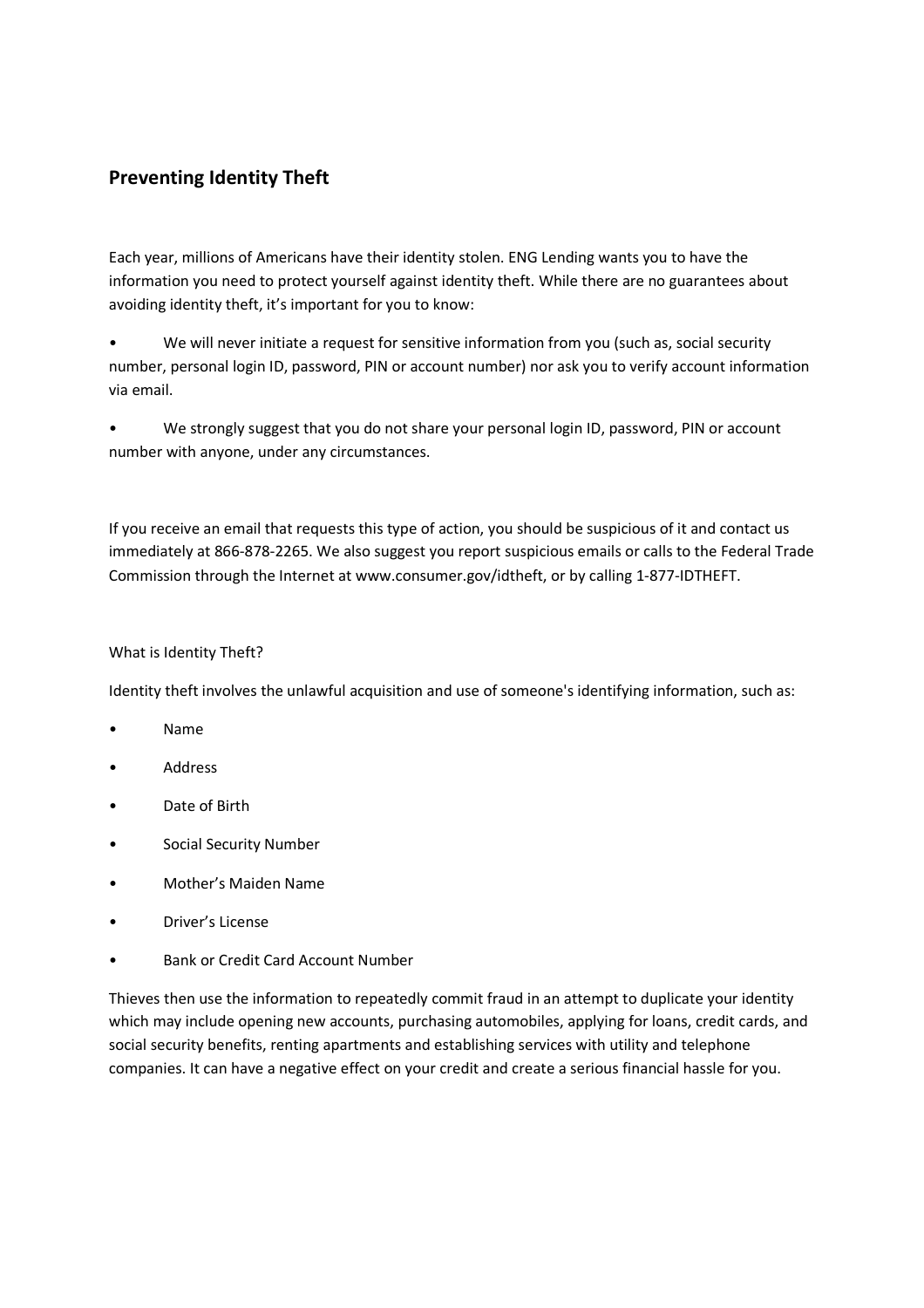How do they get my personal information?

Lost or stolen personal items: They may obtain your personal information by finding or stealing your checkbooks, credit cards, driver license or Social Security cards.

• Mail: They may steal your mail, including bank and credit card statements, credit card offer, new checks, and tax information. They may also complete a "change of address form" to divert your mail to another location.

• Onlookers: They will watch and/or listen to you conduct personal business such as entering your PIN when you use your ATM or debit card or when you are talking on the telephone.

• Dumpster diving: They may rummage through your trash, the trash of businesses, or public trash dumps in a practice known as "dumpster diving."

• Internet: They use the Internet to look for personal pages that contain information like genealogical data with your mother's maiden name that can be used to set up a credit card account or possibly access existing accounts.

• Phishing: They may obtain personal information from you through the use of "pop-ups" or emails. These emails have Internet links to deceive you into disclosing sensitive information such as bank account numbers and social security numbers. Oftentimes the email appears as if it comes from a trusted source. It directs you to a "spoof" website that encourages you to divulge sensitive information.

• Pretexting: They may obtain your personal information on the phone by posing as a legitimate company and claiming that you have a problem with your account.

Skimming: They may steal your credit or debit card numbers by capturing the information in a data storage device in a practice known as "skimming." They may swipe your card for an actual purchase, or attach the device to an ATM machine where you may enter or swipe your card.

- Inside Jobs: They get information from businesses or other institutions by:
- o stealing records or information while they're on the job
- o bribing an employee who has access to these records
- o hacking these records
- o conning information out of employees

How do I protect my identity?

Report lost or stolen checks or credit cards immediately.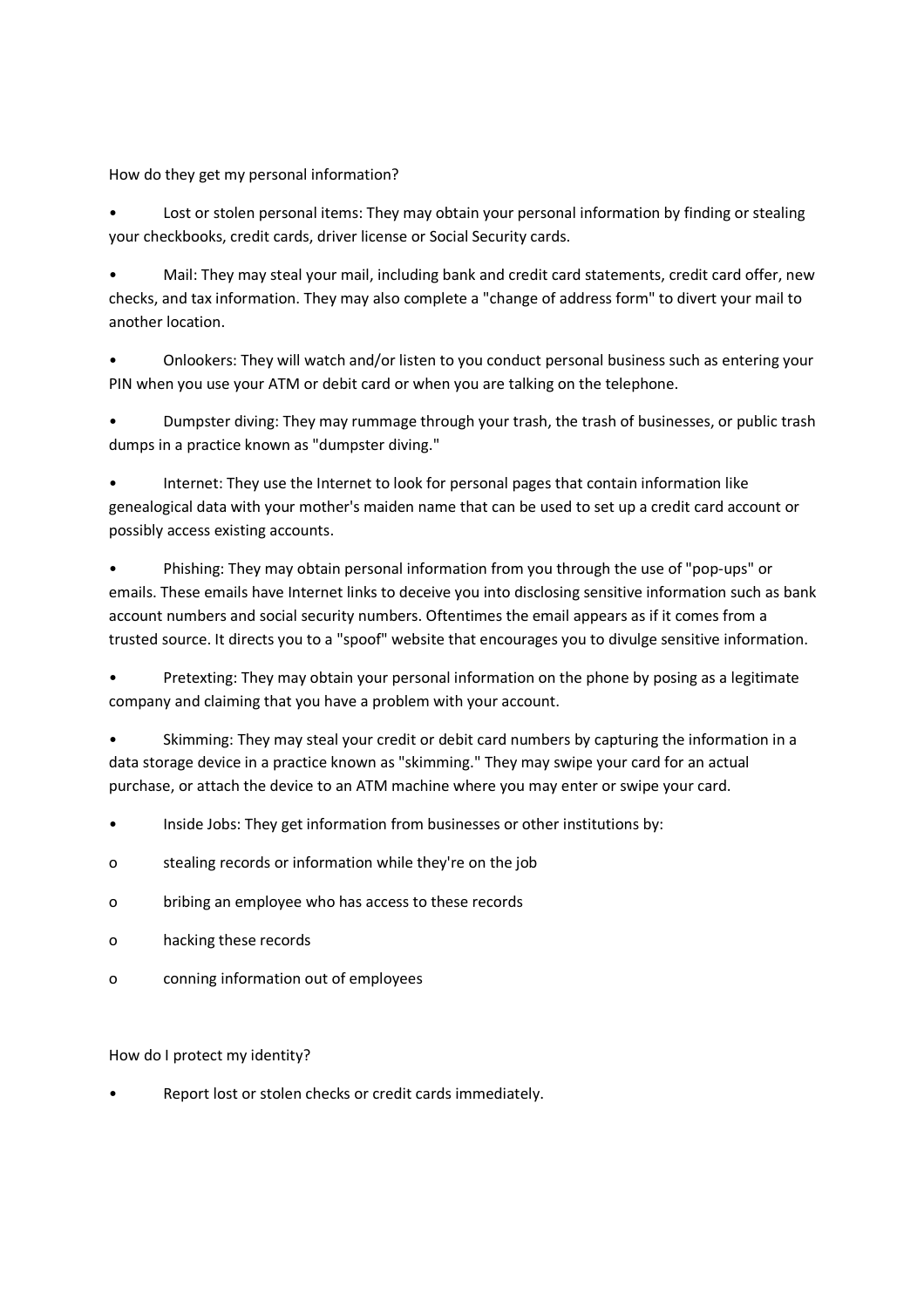• Shred all documents containing personal information, like bank statements, unused checks, deposit slips, credit card statements, pay stubs, medical billings, and invoices.

• Don't put your trash out until shortly before it will be picked up.

Pay bills online or mail bill payments and other items that contain personal information at a U.S. Postal Service drop box rather than in your curb side mailbox. Don't put any mail in your curb side mailbox until shortly before it will be picked up daily.

• Take your mail out of your curb side mailbox as soon as possible after it has been delivered. If you are traveling, have the U.S. Postal Service hold your mail or have someone you trust pick it up daily.

• Limit the information on your checks (for example, don't include driver's license number, social security number, or telephone number), and don't carry around any more cards than necessary.

• Don't give any of your personal information in person, over the telephone, or over the Internet to anyone-unless you have a very good reason to trust them.

• Don't give any of your personal information to any web sites that do not use encryption or other secure methods to protect it.

Use a firewall if you have a high-speed Internet connection. This software can be purchased online or from most software retailers.

• Don't use PINs or other passwords that are easy to guess (for example, don't use birth dates or spouse, child, pet or mother's maiden names). Regularly change your passwords. Also, create a username that is unique and difficult for others to guess.

• Examine your credit card and financial institution statement immediately upon receipt to determine whether there were any unauthorized transactions. Report any that you find immediately to the financial institution.

Make a prompt inquiry if bills or statements are not received in a timely fashion-this could mean that they are being diverted by an identity thief.

• Obtain copies of your credit report periodically from each of the three major reporting agencies to be sure that they are accurate. Experian, Equifax, and Trans Union are required to provide you with one free credit report a year.

What do I do if I suspect I'm a victim of fraud or my identity has been stolen?

If you suspect that your personal information has been compromised, follow these important steps: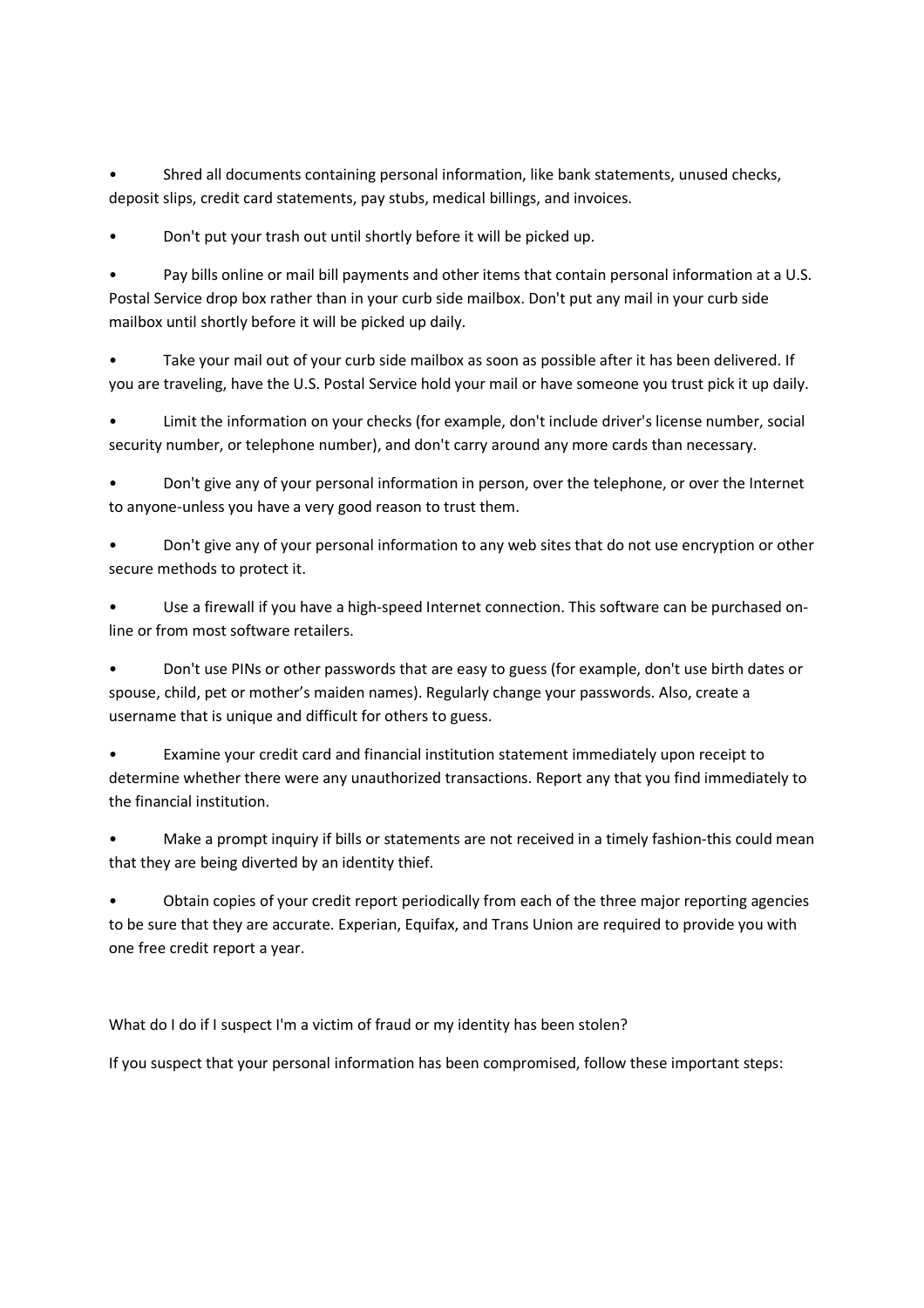• Immediately notify us and your other financial institution(s). You'll need to get new account numbers and select a new PIN. If you are in fact a victim of identity theft, we will offer assistance to help remedy the situation.

• Report any suspicious activity immediately. Scrutinize the charges on your financial statements carefully to ensure that they are legitimate. If there is a questionable transaction or a fraudulent transaction, report it right away.

Call the three major credit bureaus to request that a fraud alert be placed on your credit report.

• Contact your local police department. Financial fraud is a crime.

• Call the Federal Trade Commission's ID Theft hotline at (877) IDTHEFT to report it. The FTC maintains a program to assist victims of identity theft. The Center logs complaints and provides assistance and information to victimized consumers to rectify damage to their credit and personal reputation.

• Notify the U.S. Postal Inspectors Office. Victims of fraud should contact their local post office to report any crime involving stolen mail or use of the mail in furtherance of a fraud scheme. It is a felony.

• Contact the Social Security Administration at (800) 269-0271. The Social Security Hotline allows a victim of identity theft to report misuse of a Social Security number. You may also visit your local Social Security Office to obtain further information.

• Contact the Department of Motor Vehicles. If your driver's license is stolen, report the theft immediately to your local Department of Motor Vehicles. Ensure that a duplicate license was not recently issued in your name to an imposter.

• Keep detailed notes of your repair efforts. Keep a log of all contacts and copies of all documents; follow up your contact calls in writing.

Check these resources for more information on identity theft and what to do it you're a victim:

The Federal Trade Commission (FTC)

The Federal Deposit Insurance Corporation (FDIC)

United States Department of Justice

Equifax

P O Box 105069

Atlanta, GA 30349-5069